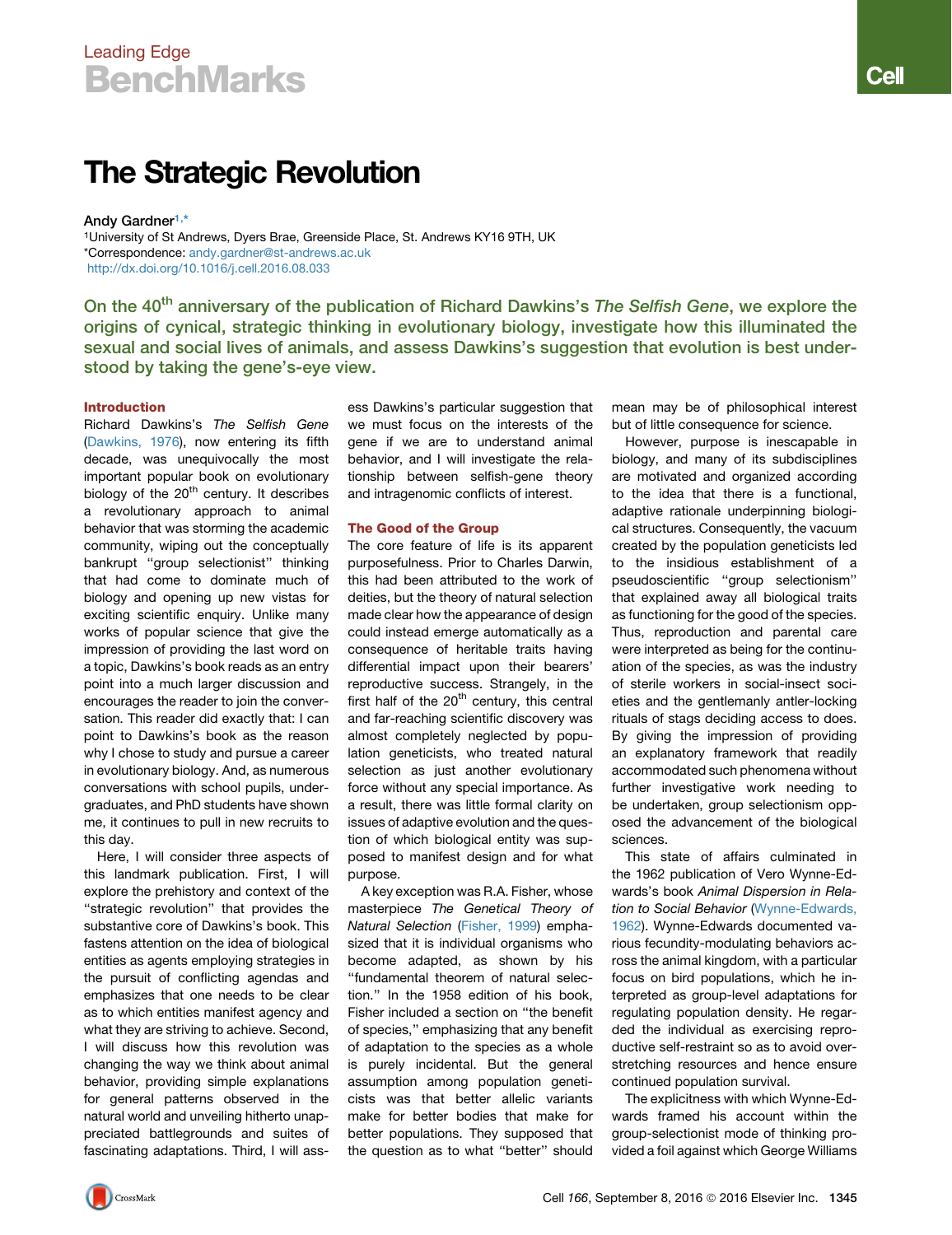

Five editions of The Selfish Gene. Photo courtesy of Oxford University Press.

was able to launch an attack against this pseudoscientific paradigm, with his 1966 book *Adaptation and Natural Selection* [\(Williams, 1966\)](#page-3-3). Dawkins relates Williams's key argument as to why group selectionism doesn't add up: no matter how much individual selflessness would promote the health of the population, if selfish individuals enjoy greater reproductive success, then they will be favored by natural selection, such that adaptations are not expected to promote the fitness of the population but must instead be explained in terms of individual advantage.

As highlighted by the title of his book. Dawkins descends lower in the biological hierarchy to locate adaptive agency at the level of the gene. He conceptualizes individual organisms as ''gene machines,'' built by the genes to transmit copies of themselves to future generations. However, he makes clear that this view of adaptation is philosophically rather than scientifically motivated and suggests that, whether we view the gene or the individual as the strategic agent, we will always derive the same empirical predictions. I'll return to this issue later in this essay but for now will focus on how evolutionary biology was transformed by thinking carefully about the individual's or gene machine's—advantage.

# Individual Advantage

The strategic, individualistic view of evolution provided greater illumination of a wide range of adaptive phenomena that were previously inexplicable from a group-selectionist perspective, immediately suggesting simple and direct explanations for many patterns observed in the natural world. Moreover, with the new understanding that appeals to the good of the group are untenable, there was a job to be done to explain apparently selfless behaviors that appeared to conflict with the Darwinian view of survival of the fittest. Dawkins's account of this revolutionary work is framed in his language of gene machines, but he makes clear that the researchers in question would not use or even agree with this language, preferring to think of the individual as a free agent in her own right.

One topic particularly revolutionized by the strategic view was the evolution of the sexes. Much of this understanding had been anticipated by Darwin, but these ideas were now given extra precision and predictive power. Geoff Parker and colleagues ([Parker et al., 1972\)](#page-3-4) developed mathematical models showing how, in ''isogamous'' populations in which all sex cells are initially of the same size, selection will simultaneously favor small, motile sex cells that selfishly exploit the resources carried by their mating partners and large, resource-laden sex cells that compensate for this exploitation, giving rise to the evolution of male versus female reproductive tactics. The very origin of the sexes was now explicable within this paradigm of cynical and selfish strategizing.

From this basic asymmetry in resource investment would spring many other sex differences. Robert Trivers [\(Trivers,](#page-3-5) [1972](#page-3-5)) showed how the greater investment of resources made by females should render them less willing to abandon a current offspring in order to pursue future reproductive success and hence leave them more likely to be deserted by their mates and left holding the baby. This explained the scarcity of paternal care in the natural world. Moreover, intense sexual selection experienced by males to secure as many mating partners as possible explained extravagant and costly ornaments such as the peacock's tail. Here, Dawkins discusses Fisher's ([Fisher, 1999](#page-3-1)) suggestion that these are the products of a runaway process whereby, so long as an ornament is preferred by females in general, all females are favored to mate with ornamented males in order that their sons be similarly ornamented, even if it is unconducive to their survival, so that they may attract mating partners. And he contrasts this with Amotz Zahavi's ([Zahavi, 1975\)](#page-3-6) view that the ornament instead functions as a signal of male quality precisely because it is so burdensome. Either way, such cumbersome ornaments highlight that selection is not simply concerned with the individual's survival but also their reproductive success and that wasteful extravagance may prevail so long as it gives a selfish, competitive advantage.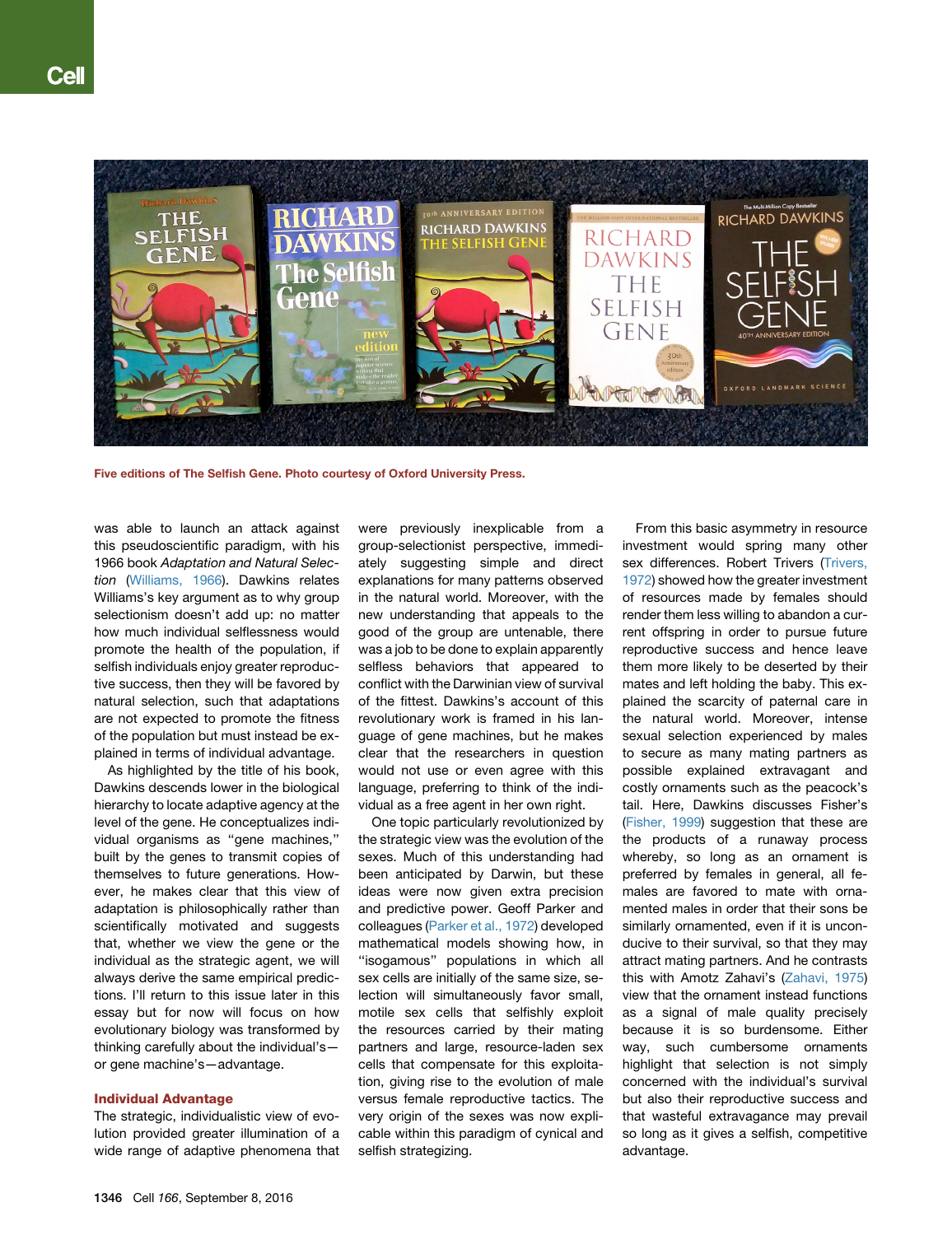A further refinement of the notion of fitness would make clear that this is distinct from fecundity and that individuals who produce more offspring may actually have fewer descendants in the long run if this leaves them with fewer resources to invest into parental care. Here, Dawkins celebrates the work of David Lack ([Lack, 1954\)](#page-3-7), whose studies of clutch size in wild birds showed that, indeed, rather than more eggs always translating into more surviving chicks, there is instead an optimal number of eggs that maximizes the number of offspring surviving to adulthood. Lack also showed that, under resource scarcity, the optimal clutch size may be rather smaller than under plenitude. Accordingly, individuals may be favored to voluntarily curb their fecundity in times of dearth. Here was an explanation for the self-restraint described by Wynne-Edwards, framed entirely in terms of strategic, individual advantage.

But could the strategic view of individual advantage explain cooperation? Dawkins discusses the work of Trivers, John Maynard Smith, and George Price, showing that cooperative behavior can be favored when individuals react against each other. Trivers [\(Trivers, 1971\)](#page-3-8) developed the theory of reciprocity (or ''if you scratch my back, I'll scratch yours'') to show how a cooperative act may be costly in the short term but may nevertheless improve the individual's lifetime reproductive success if it elicits extra cooperation from her social partners. Maynard Smith and Price [\(Maynard Smith](#page-3-9) [and Price, 1973\)](#page-3-9), developing the economic ''theory of games'' for application to behavioral ecology, showed that frequency-dependent selection could maintain cooperation, even if cheats enjoy a fitness advantage when rare, and emphasized ''retaliator'' strategies whereby otherwise cooperative individuals meet aggression with aggression in a manner reminiscent of Trivers's reciprocators. This reveals that cooperation can indeed result from strategic self-interest.

What about altruism, whereby a behavior actually reduces the actor's lifetime reproductive success? Dawkins shows that this, too, can be framed in terms of individual self-interest, provided that we rethink what it is the individual wants. Hamilton's [\(Hamilton, 1964\)](#page-3-10) theory of ''inclusive fitness'' is based on the idea that an individual may transmit her heritable traits to future generations not only through personal reproduction, but also by promoting the reproductive success of her relatives, with whom she shares heritable traits in common. This insight revealed that altruistic behavior that reduces the actor's direct fitness may be favored by natural selection so long as it provides a sufficiently large benefit to individuals who are sufficiently related to the altruist. This is altruism, though of a cynical, nepotistic flavor. Hamilton's theory provides no basis for thinking organisms will ever behave for the good of the species as a whole.

The precision of strategic agenda becomes particularly important in the context of interaction between relatives, where there is scope for nepotistic altruism but also the possibility of conflict. Trivers [\(Trivers, 1974\)](#page-3-11) investigated a particularly striking instance of such tension, between parent and offspring whom, despite sharing half of their heritable constitution in common, may nevertheless be embroiled in extreme conflicts of interests. For instance, a mother may have some optimal amount of her reproductive resources that she will want to invest into her son, holding back the remainder for her future reproduction. But her son values his own future reproductive success more than he does his mother's and, accordingly, is favored to extract more investment from her. Dawkins discusses manipulative begging and other postnatal behaviors, but such parent-offspring conflict may occur even before birth, with the fetus engaging in physiological warfare to drain his mother's blood stream of nutrients for his own use. The hardships of pregnancy and the battle of wills that is the daily reality of parents of young children are placed in a new, evolutionary light.

# The Gene's Eye View

This revolutionary science was framed by these researchers in terms of individual advantage. However, Williams and Hamilton did also toy with the idea of seeing the gene, rather than the individual, as the strategic agent. In 1972, Hamilton [\(Hamil](#page-3-12)[ton, 1972](#page-3-12)) took a short diversion from an account of inclusive fitness to imagine an intelligent gene deliberating as to

which alternative behaviors of its carrier would lead to more of its copies being transmitted to future generations. Dawkins elaborates this idea so that it comes to underpin his entire book, with the strategic revolution being couched in explicitly gene-centric language. But why does he do this, and is the approach successful?

Dawkins gives two main reasons for identifying the gene as the strategic agent. First is the idea that, although the individual has only a fleeting existence over timescales appropriate to evolutionary change, the gene is potentially immortal. Second, he regards as axiomatic the idea that natural selection inevitably favors selfishness, such that altruistic behavior of individuals must be considered illusory and driven instead by more fundamental, selfish agendas.

I find neither of these arguments particularly persuasive. With respect to timescales, the central feature of Darwin's theory is that it explains adaptive design, and this adaptive design is manifested in the here and now and is packaged into units that we recognize as individual organisms. It is the individual organism that we actually see striving to maximize inclusive fitness, so it seems natural to seek adaptive explanations from this perspective. And with respect to the axiom of selfishness, I cannot see why selfishness should take conceptual precedence over altruism. Ironically, Dawkins's argument is analogous to that of the group selectionists whom he was railing against. While they sought to explain individual-level altruism by appealing to group-level selfishness, he seeks to explain it by appealing to genelevel selfishness. More generally, the altruistic individual and the selfish gene are metaphors that can only be judged according to their empirical usefulness, and if, as Dawkins suggests, they always yield the very same testable predictions, then neither can be regarded as being ''more correct.''

I also find Dawkins's discussion of selfish genes somewhat inconsistent and often vague. When most focused on the biology, he speaks of genes as if they are physical scraps of DNA residing in the bodies of living organisms. But when being more philosophical, he emphasizes that this is not what he means and that the